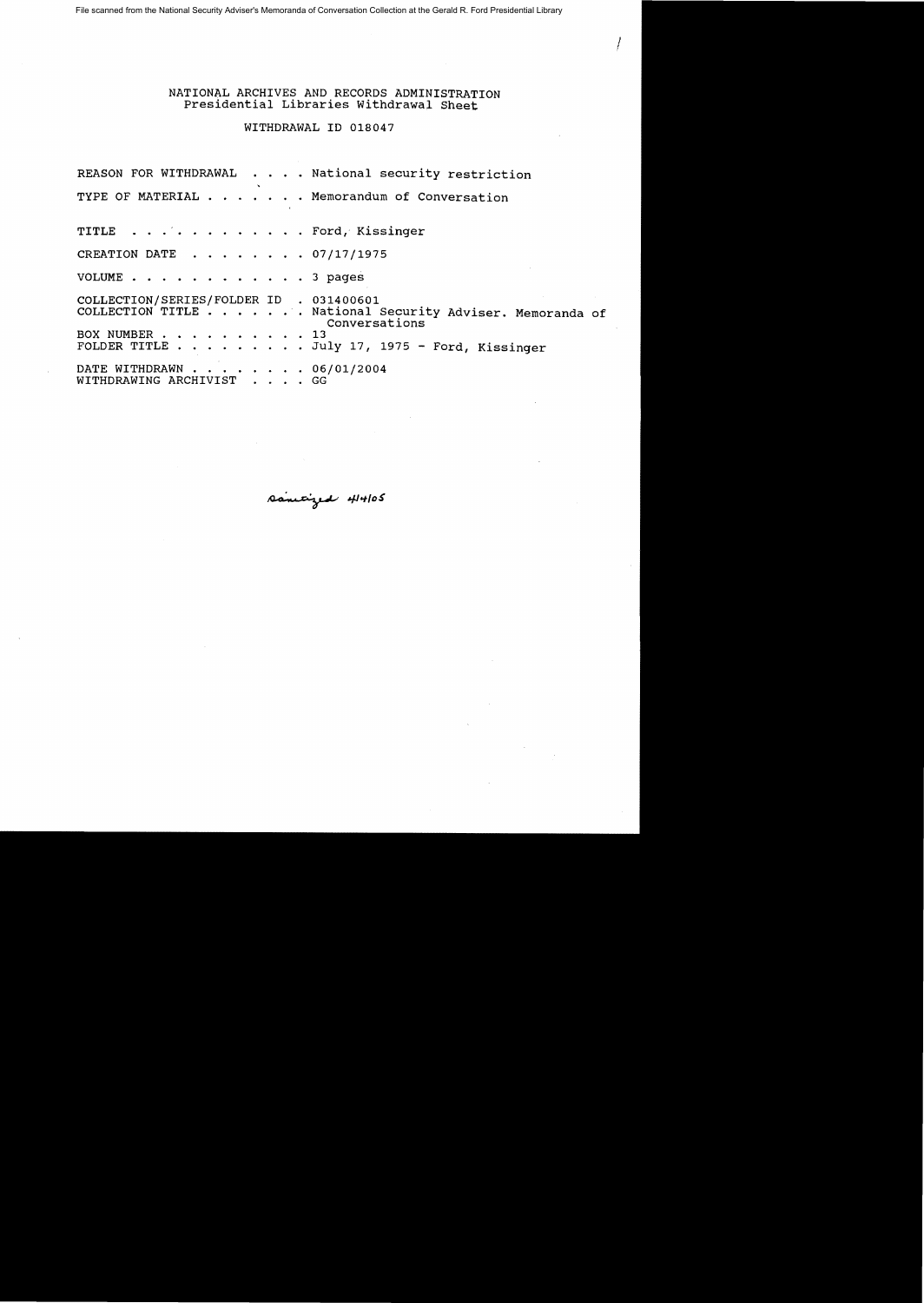MEMORANDUM

THE WHITE HOUSE

WASHINGTON

SECRET / NOD IS

MEMORANDUM OF CONVERSATION

SECLASSIFIED . F.O. 12913 800. 3.5 With PORTIONS EXEMPTED E.O. 12958 Sec. 1.5 (c) state dept. heview 3/10/04 MR04-78 #6: CIA et 4/4/05

*r*  i

dal NARA Dela 6/28/05

PARTICIPANTS: The President

Dr. Henry A. Kissinger. Secretary of State and Assistant to the President for National Security Affairs

Lt. General Brent Scowcroft. Deputy Assist ant to the Pre sident for National Security Affairs

DATE AND TIME: Thursday, July 17, 1975

PLACE: The Oval Office The White House

 $9:55 - 10:40$  a.m.

SUBJECTS: Frank Lindsay; Angola; Zaire. Middle East

Kissinger: [Re PFIAB] I know Frank Lindsay extremely well and he is outstanding. But all the pressures on him. will be in a direction not favorable to you. His wife's brother is Rev. Coffin of Yale. Whenever the chips are down. the se guys go with their social pressures. If he had a full-time job here away from his social environment. he would be fine. His wife is not as bad as Coffin, but . . .

Up there they are on the right of the liberal group. I asked Moynihan what Harvard wanted from us and he said "failure."

President: I knew Brent had reservations but didn't know the full story.

Kissinger: On Angola. I favor action. If the U. S. does nothing when the Soviet-supported group gains dominance, I think all the movements will draw the conclusions that they must accommodate to the Soviet Union and China. I think reluctantly we must do something. But you must know that we have massive problems within the State Department. They are passionately opposed and it will leak.

President: How about Davis?

CLASSIFIED BY **HENRY A. KISSINGER** FXEMPT FROM GENERAL DECLASSIFICATION SECRET/NODIS SCHEDULE CREETIVE ORDER 11632 **EXEMPTEDN ONTERVAL**  $5(b)$  **(1,3)** AUTOMATICALLY DECLASSIONS ON Imp. to Det.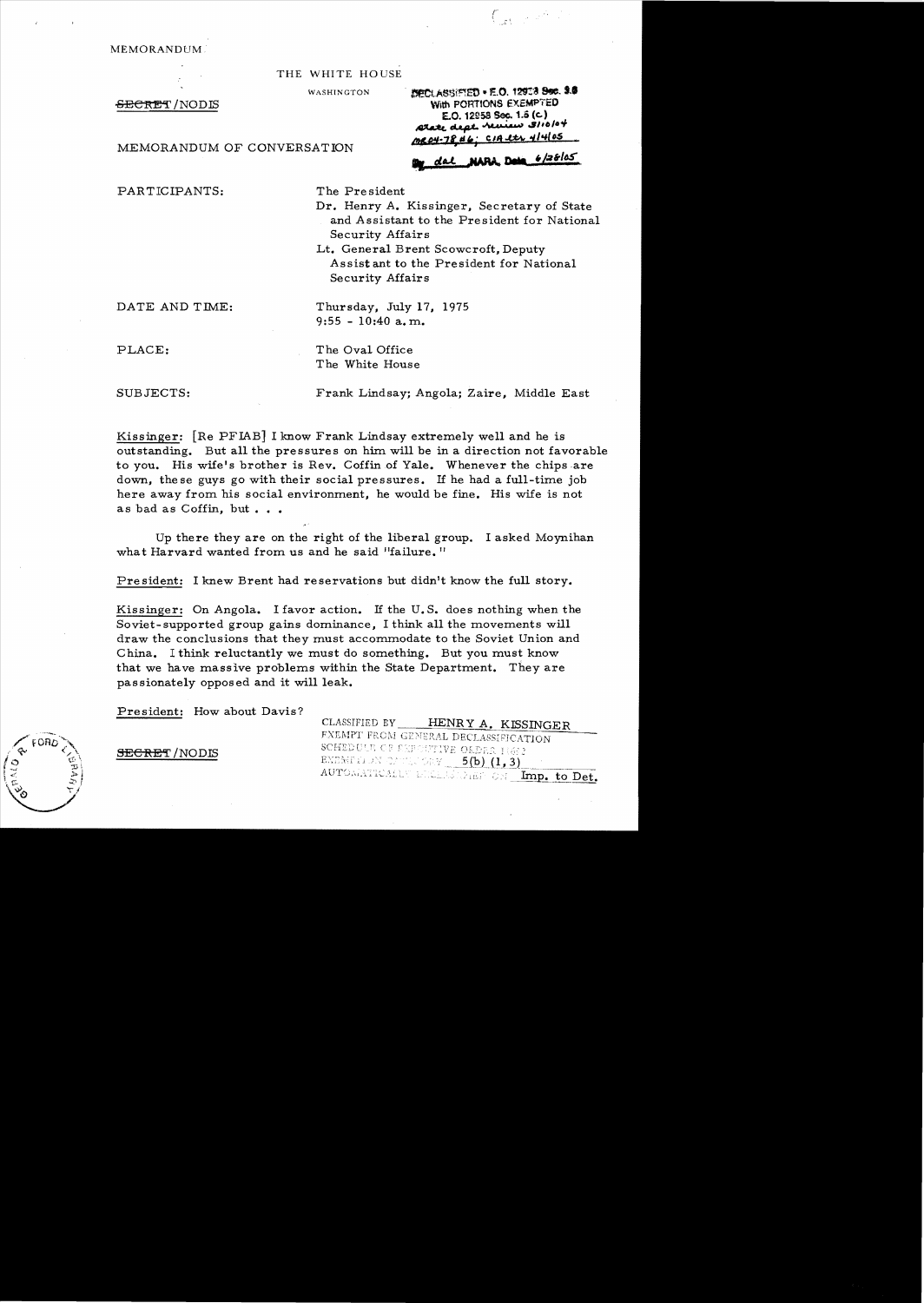### $-6.5$   $-6.5$   $-6.5$   $-6.5$   $-6.5$   $-6.5$   $-6.5$   $-6.5$   $-6.5$   $-6.5$   $-6.5$   $-6.5$   $-6.5$   $-6.5$   $-6.5$   $-6.5$   $-6.5$   $-6.5$   $-6.5$   $-6.5$   $-6.5$   $-6.5$   $-6.5$   $-6.5$   $-6.5$   $-6.5$   $-6.5$   $-6.5$   $-6.5$   $-6.5$   $-6.5$   $-6.$

Kissinger: He will resign and take some with him.

President: After what you and I did for him.

Kissinger: I also have a problem with the Ambassador to Tanzania. He participated in giving the ransom for the students. I would like to recall and retire him. But you have to know there would be a major blow-up -- mostly blamed on me.

Has gone to Kaunda?

Scowcroft: No. He felt that he should wait for approval.

Kissinger: That is a disgrace.

[Describes the State paper of objections.]

There isn't one African leader who doesn't govern by physical domination, except maybe Nigeria.

Pre sident: Does the paper recommend arms?

Kissinger: We should send Vance **•••••** Then we should have Mobutu and Kaunda get together and work it out.

Without us, Neto will win. And the argument is, it doesn't matter.'

President: What are the odds if we do it?

Kissinger: We will know better when we see the Mobutu plan.

.,.

I will send you the Nat Davis paper.

You have a Zaire economic aid package from Lynn. We would like to give a \$20 million economic package for Zaire. Lynn objects because there is no economic justification. He is right, but the political considerations override.

President: I am not sure if we are opposing the Soviets, we are not right.

Kissinger: But those who rant against the Soviets won't follow through on it.



<del>SECRET</del> /NODIS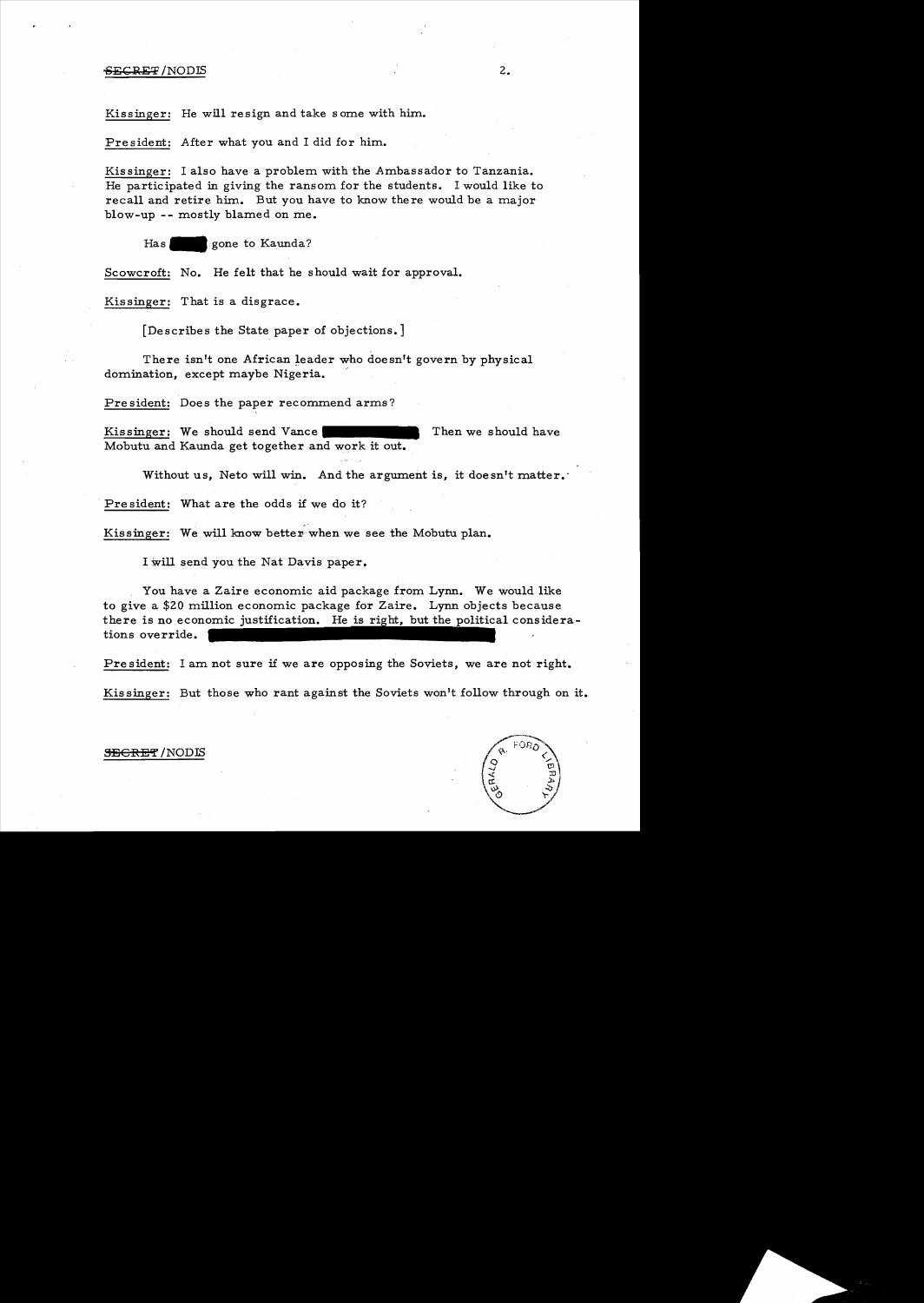### SECRET /NODIS 3.

•

Here is the letter from President Nixon asking for toughness on Israel. [He hands him the letter.]

I am seeing Dinitz now. I agree with your view on the telephone last night. If we can't arrange an Egyptian backdown, we are in trouble.

You should know that in the Midwest the idea of having Americans on the ground is not popular. I think you should insist on a Congressional vote.

President: You are right, but I think we should stick with the offer so we can get something from Israel -- which has to be more than is being offered now **--** and so we can say we have gone farther than we should have.

Kissinger: On the CSCE trip, I don't think a London airport stop is right. If they ask for it, okay, but otherwise forget it unless we can spend a day there.

Asad is a bigger problem. He needs the prestige, but it will make Israel mad and Egypt unhappy.

President: How about in connection with the China trip?

[There was some discussion]

I will leave on Friday if required.

Kissinger: I would worry about doing it before the CSCE. Asad would be going around telling his version and you would have to explain to Brezhnev what happened.

#### S<del>ECRET</del>/NODIS